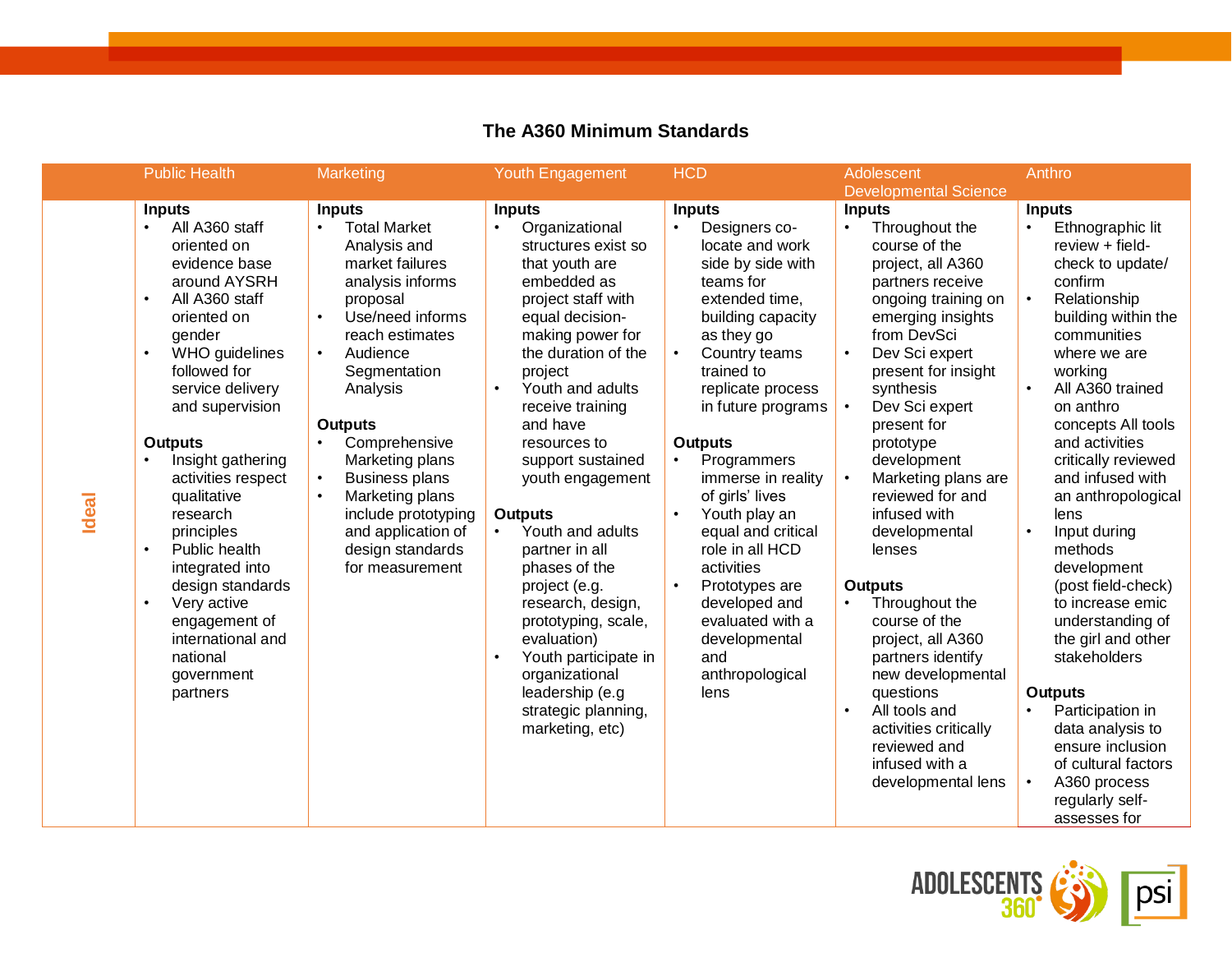|  |  |  | cultural sensitivity |
|--|--|--|----------------------|
|  |  |  | among                |
|  |  |  | consortium           |
|  |  |  | members and          |
|  |  |  | other                |
|  |  |  | stakeholders         |

|                     | <b>Public Health</b>                                                                                                                                                                                                                                                                                                                                                                                                  | Marketing                                                                                                                                                                                                                                                            | Youth Engagement                                                                                                                                                                                                                                                                                                                                                                                                                                                                             | <b>HCD</b>                                                                                                                                                                                                                                                                                                                                                                                                                 | Adolescent                                                                                                                                                                                                                                                                                                                                                                                                                 | Anthro                                                                                                                                                                                                                                                                                                                 |
|---------------------|-----------------------------------------------------------------------------------------------------------------------------------------------------------------------------------------------------------------------------------------------------------------------------------------------------------------------------------------------------------------------------------------------------------------------|----------------------------------------------------------------------------------------------------------------------------------------------------------------------------------------------------------------------------------------------------------------------|----------------------------------------------------------------------------------------------------------------------------------------------------------------------------------------------------------------------------------------------------------------------------------------------------------------------------------------------------------------------------------------------------------------------------------------------------------------------------------------------|----------------------------------------------------------------------------------------------------------------------------------------------------------------------------------------------------------------------------------------------------------------------------------------------------------------------------------------------------------------------------------------------------------------------------|----------------------------------------------------------------------------------------------------------------------------------------------------------------------------------------------------------------------------------------------------------------------------------------------------------------------------------------------------------------------------------------------------------------------------|------------------------------------------------------------------------------------------------------------------------------------------------------------------------------------------------------------------------------------------------------------------------------------------------------------------------|
|                     |                                                                                                                                                                                                                                                                                                                                                                                                                       |                                                                                                                                                                                                                                                                      |                                                                                                                                                                                                                                                                                                                                                                                                                                                                                              |                                                                                                                                                                                                                                                                                                                                                                                                                            | Developmental<br><b>Science</b>                                                                                                                                                                                                                                                                                                                                                                                            |                                                                                                                                                                                                                                                                                                                        |
| Minimum:<br>MUST DO | <b>Inputs</b><br>All A360 staff<br>$\bullet$<br>oriented on<br>evidence base<br>around AYSRH<br>All A360 staff<br>$\bullet$<br>oriented on<br>gender<br>WHO guidelines<br>$\bullet$<br>followed for<br>service delivery<br>and supervision<br><b>Outputs</b><br>Insight gathering<br>activities respect<br>qualitative<br>research<br>principles<br>Public health<br>$\bullet$<br>integrated into<br>design standards | <b>Inputs</b><br>Market Landscape<br>$\bullet$<br>to understand<br>barriers outside of<br>A360 scope<br>Use/need to check<br>$\bullet$<br>target feasibility<br>Segmentation<br>$\bullet$<br><b>Outputs</b><br>Marketing plans<br>$\bullet$<br><b>Business plans</b> | <b>Inputs</b><br>Youth and adults<br>receive training<br>and have<br>resources to<br>support youth<br>engagement at 3<br>key project<br>moments:<br>research and<br>data synthesis<br>2)<br>prototyping<br>3)<br>Scale roll out<br><b>Outputs</b><br>Youth build skills<br>and gain<br>experience that<br>enhance their<br>educational and<br>career trajectories<br>Youth input is<br>$\bullet$<br>integrated into<br>research and data<br>synthesis,<br>prototyping, and<br>scale roll out | <b>Inputs</b><br>Designers work<br>$\bullet$<br>side-by-side for<br>certain activities<br>and doing parallel<br>work for others.<br>Formative<br>$\bullet$<br>research<br>conducted and<br>insights generated<br>Prototyping<br>$\bullet$<br>Focus on<br>$\bullet$<br>desirability<br>Experiential testing<br>$\bullet$<br><b>Outputs</b><br>Deep country buy-<br>in<br>Documentation of<br>$\bullet$<br>decision pathways | <b>Inputs</b><br>All A360 partners<br>$\bullet$<br>receive basic<br>orientation on<br>DevSci<br>The perspective of<br>trajectories and<br>inflection points is<br>integrated<br>throughout the<br>phases of the<br>project<br><b>Outputs</b><br>Proposed<br>prototypes and<br>products are<br>developmentally<br>appropriate<br>Developmental<br>frame integrated<br>into insights,<br>prototypes, and<br>Design standards | <b>Inputs</b><br>Training on basic<br>$\bullet$<br>anthro concepts<br>Input during data<br>collection and<br>synthesis<br>Critical review of<br>insights for<br>alignment with<br>anthro frameworks<br>Critical review of<br>$\bullet$<br>prototypes for<br>cultural<br>appropriateness<br>Outputs<br>Design standards |